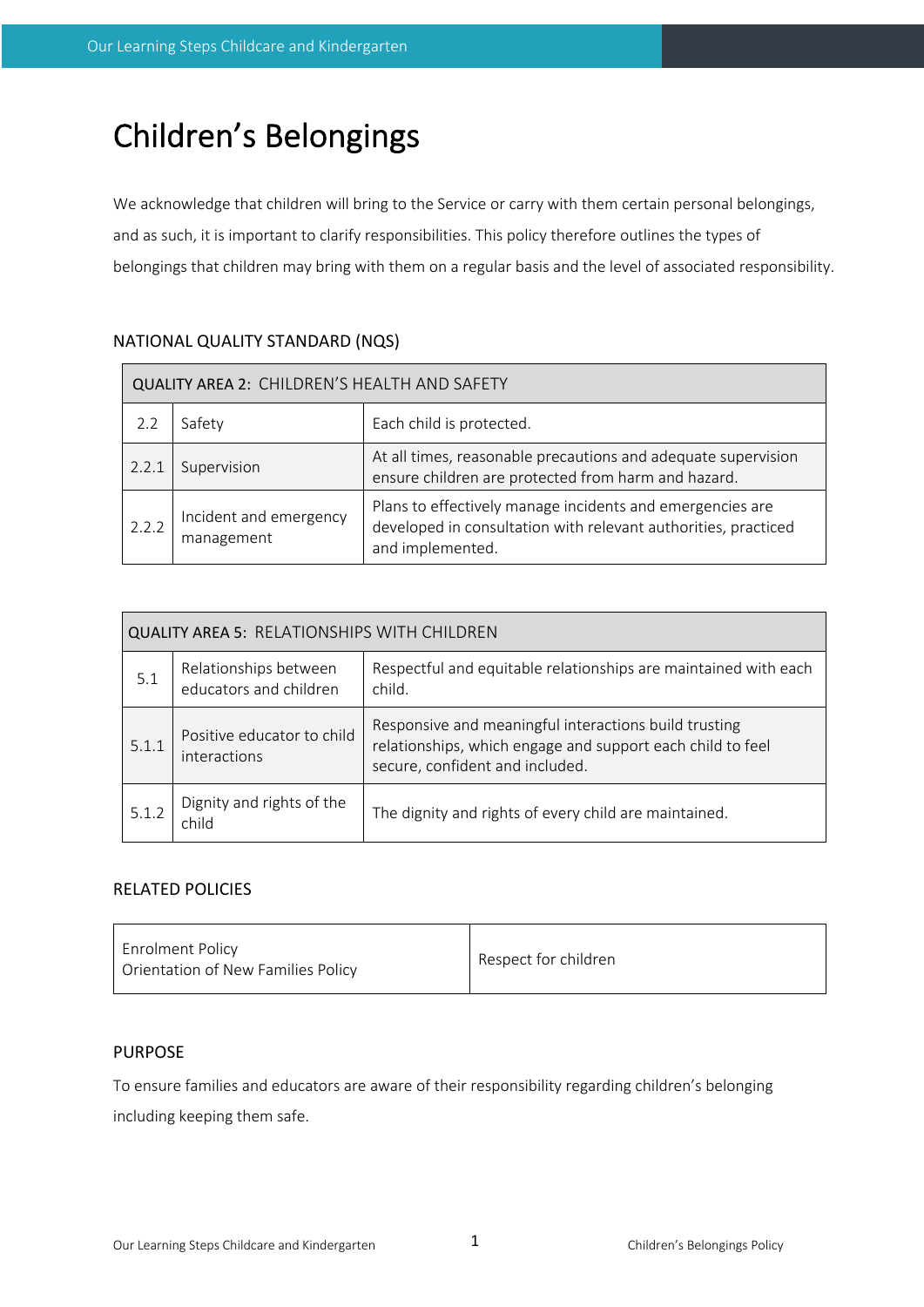#### SCOPE

This policy applies to children, families, staff, management and visitors of the service.

#### IMPLEMENTATION

It can be distressing for children to misplace their toys from home and can also sometimes cause conflict between children. Children often want to share or show other children or staff special things from home, but these treasures may be inadvertently broken or lost. To save the upset and heartache, parents are requested to encourage children to leave their toys at home, unless they are essential to a child's emotional wellbeing and/or sense of belonging (security items). We have numerous stimulating and challenging toys and resources catering to children's interests that are to play with each day.

- Children are able to bring with them personal belongings for news, including special items from gifts, holiday souvenirs, or items relating to a current interest. News is a great way to encourage children to talk about their special toy or personal belonging during group time. This practice encourages children's social development, enables children to verbalise thoughts, fears, and feelings, broaden the cultural and social understandings of all children involved in group time activities, assist in the development of language skills, and provide an opportunity for development of special interests for the group. Educators will store these items in a safe place throughout the day, retrieving them for news time, and then returning them to safety.
- If families choose to leave belongings in the Service during the day it is completely at the family's own risk.
- If personal belongings are particularly valuable, fragile, or hold irreplaceable emotional value, it is recommended that the child bring in the item, show it to friends and educators, and then have the parent take it with them. This allows for the child to share the excitement and experience without the risk of loss or damage.
- We will provide appropriate storage for lost property that will be available to children and families at all times.
- Any grievances or concerns related to lost, damaged, or stolen property of the children will be managed in accordance with the grievance and complaints procedure.
- Where children wish to bring in DVD/Blu-ray, music, or electronic games, these should be discussed with management and be 'G-rated'. Although media rated 'PG' (Parental Guidance) is generally appropriate for children, it cannot be assumed that all parents want their children exposed to this rating.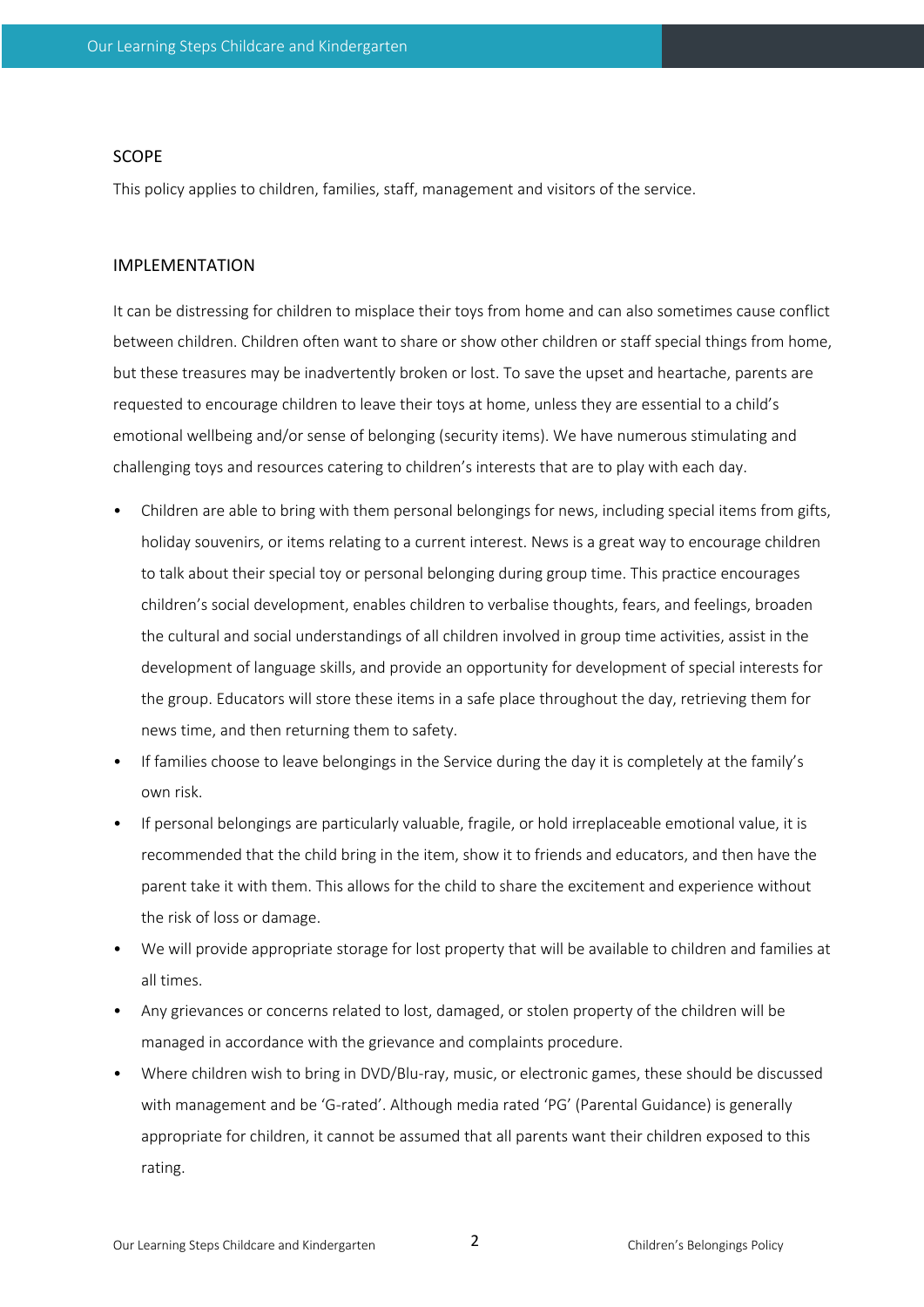- We will take as much care as possible in ensuring that personal belongings are returned to the correct family. To assist us with this we ask families to ensure that any item that can be labelled, either has the child's name on it, or the child's initials (for example, on the tag of soft toys where space is limited). If an item cannot be labelled it is the parent's responsibility to advise an educator that their child has this item in their possession.
- We will encourage children who bring special belongings into care to place them in a special "toys from home" box or keep the toy in the child's bag to reduce the prospect of them becoming lost or broken. For added security this box will be placed in a position that requires the assistance of an educator to access.
- We will enforce a non-violent toy policy in which we seek family assistance in preventing their children from bringing in violent toys from home. Any such toys will be removed from the child immediately and placed in the reception area for parental collection at the end of the day.
- Whilst children may wear dress-up clothes to the service, we ask that accessories such as guns, knives, swords, or other weaponry is left at home. Such items can encourage violent play and may present a danger to the child and others within our child care environment.
- The staff and educators will take as much care as possible in ensuring that children's clothing and linen items are returned to their correct family. Again, the labelling of all items can help us achieve this. However, we must make it clear that the Service is not responsible for damaged, lost or stolen items.
- We will actively encourage children to care for their belongings by:
	- o Reminding children appropriately when belongings need to be placed in storage or their bags. For example, lunch box into bag.
	- o Providing suitable storage to keep belongings safe if requested.
	- o Negotiating a secure and safe position with families for any item or personal belonging that is either special, expensive, or at risk of being damaged but is nevertheless being left at the service.
- We will inform the family through relevant newsletters and publications such as the family handbook of appropriate personal belongings required at the Service each day.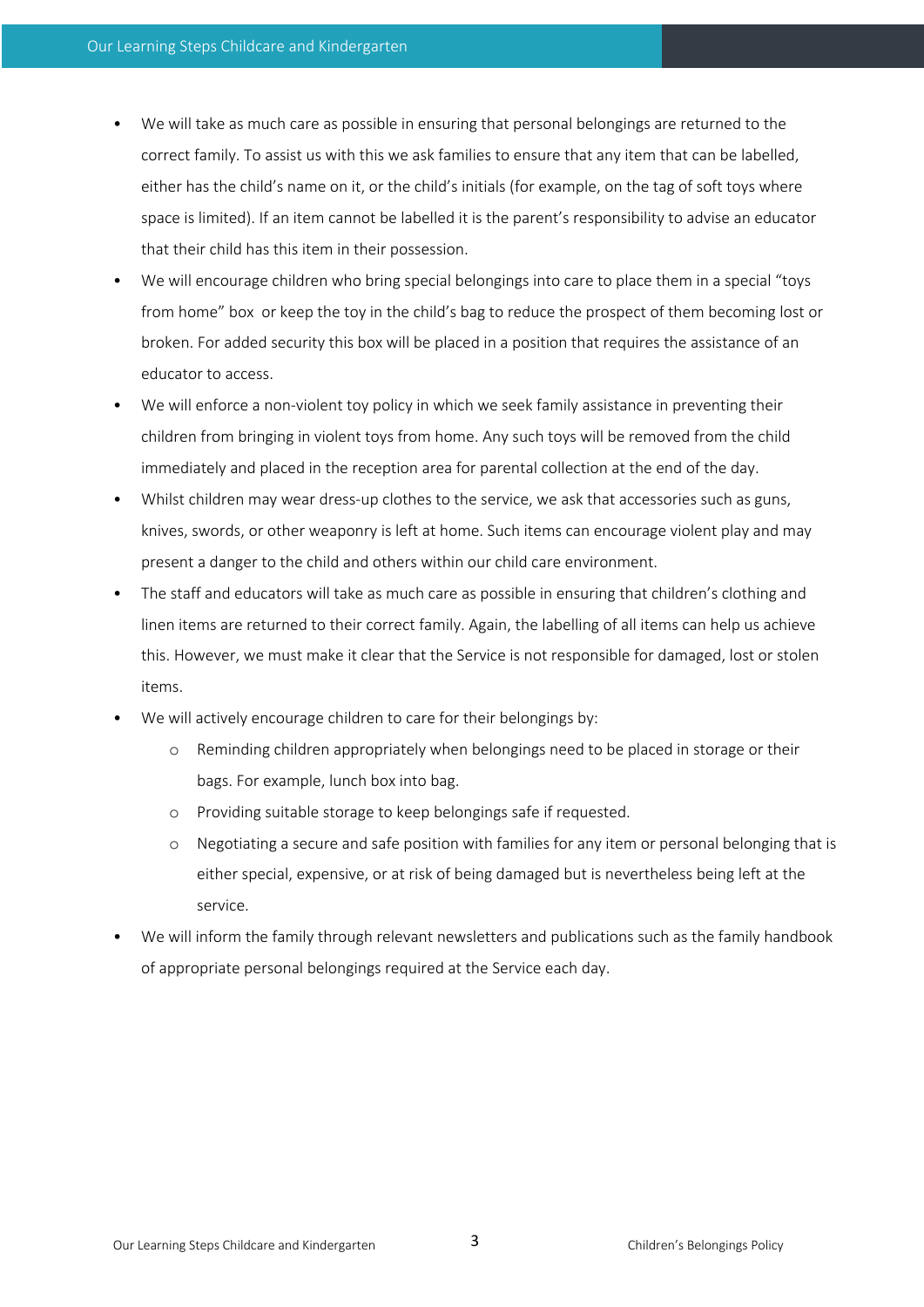## Families Will:

- Be responsible for providing the child with appropriate belongings and property required for active participation in all service activities and experiences. This property may include (but is not limited to):
	- o Enclosed footwear.
	- o Weather appropriate clothing.
	- o Wide brim hat.
	- o Suitable School bag (backpack).
- Ensure all personal property and belongings are clearly named or labelled, or have been shown to an educator upon arrival if labelling is not possible.

## Comfort toys/ Security Items

Many children have a 'security' item that sooths them and helps them to cope throughout a busy day. Security items may include things such as a special blanket, dummy, soft toy, or even a strip of satin ribbon from a blanket etc. We recommend that if children have a comfort toy or security item that it is labelled (if possible) and brought to the service each day. When not required or in use we will ensure that it has a designated storage space that is known to the child.

### Source

Australian Children's Education & Care Quality Authority. (2014).

Early Childhood Australia Code of Ethics. (2016).

Guide to the Education and Care Services National Law and the Education and Care Services National Regulations. (2017). Guide to the National Quality Standard. (2017).

*Privacy Act 1988.* 

Revised National Quality Standard. (2018).